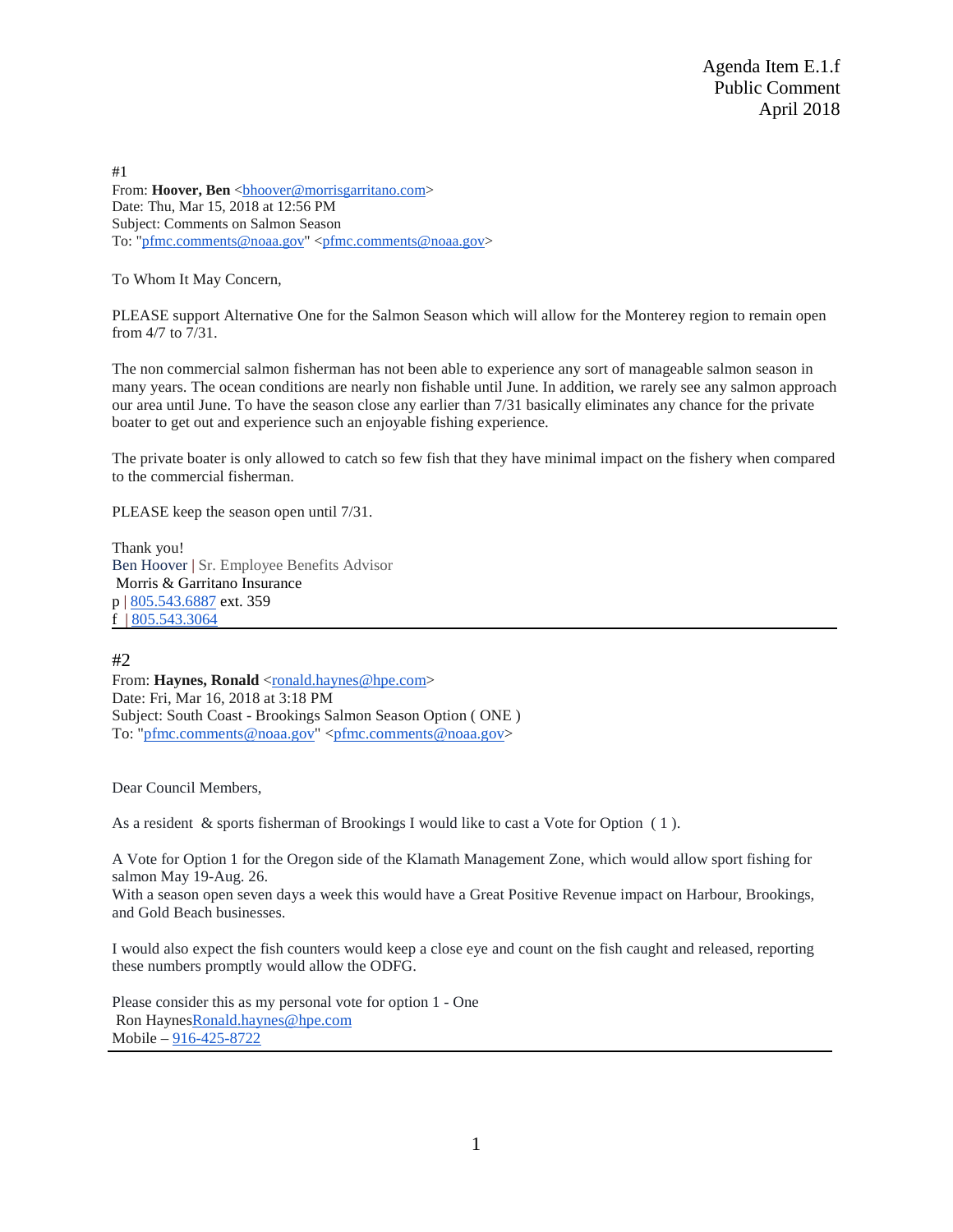# #3

From: **Ben Boorman** <br/>boorman56@verizon.net> Date: Fri, Mar 16, 2018 at 5:28 PM Subject: Brookings area salmon fishery. To: [pfmc.comments@noaa.gov](mailto:pfmc.comments@noaa.gov)

Please consider all points of view in your decision. Use science in your decision. But whatever you do, open it up for what you guys are calling option 1.

Possible oxymoron there, but... The economy here could really use it.

Ben Boorman [728 Easy Street](https://maps.google.com/?q=728+Easy+Street+%0D%0ABrookings,+OR.+97415&entry=gmail&source=g) Brookings, OR. 97415 [5623815872](tel:5623815872)

### #4

From: **Don Williams** [<fishermandon1954@gmail.com>](mailto:fishermandon1954@gmail.com) Date: Fri, Mar 16, 2018 at 7:14 PM Subject: 2018 Salmon season options off Brookings Ore To: [pfmc.comments@noaa.gov](mailto:pfmc.comments@noaa.gov)

#### Dear council members,

I would like you to consider option 1 for the Oregon part of the Klamath Management Zone which allows for sport fishing from May 19th through Aug 22nd, 7 days a week.

I am a retired and have been an Oregonian all my life, I moved to the Brookings area a few years ago to enjoy the beautiful area and fulfill my passion for fishing. Last year the ocean closure was a tough one for the recreational fisherman, the commercial fishery and the local community. I am just one person but I contribute to the local economy with fuel sales, bait and tackle purchases and when friends come to fish they stay in local motels and support local eateries.

The option 1 would allow me the opportunity to spend time on the ocean doing what I love, and with the 7 day per week season I can fish when the weather is good . There have been some seasons that the NW winds blow sometimes for 2 or 3 weeks without a break, limiting the fishing days.

I enjoy every experience I have when I go fishing, it not all about catching but being able to spend time on the ocean, I love it.Spending time with my family and friends with the opportunity to catch one of our most incredible fish is one I look forward to each year.

Please consider the Option 1for sport salmon fishing and I also support the commercial season proposal. Thank you for your time

Don Williams

# #5

From: **Michael** [<seacap26@yahoo.com>](mailto:seacap26@yahoo.com) Date: Fri, Mar 16, 2018 at 8:13 PM Subject: Salmon-Recreational Management Alternatives To: PFMC Comments - NOAA Service Account [<pfmc.comments@noaa.gov>](mailto:pfmc.comments@noaa.gov)

Dear Council Members,

I am writing to express my recommendation for *Recreational Management Alternative I* for all areas south of the California/Oregon border. This alternative strikes the best balance between protecting the ESA listed Coho salmon in the Rogue and Klamath Rivers and allowing recreational anglers as much time on the water as possible. Moreover, the 24" minimum south of Pigeon Point, CA adequately assists the conservation goals of the Winter Run salmon fishery. Water mismanagement, at least in California, is the real reason our salmon seasons need to be constrained. It is unfair to further punish recreational fishermen and the businesses that depend on them. All in all, I believe Alternative I establishes the optimal balance between the protecting the various salmon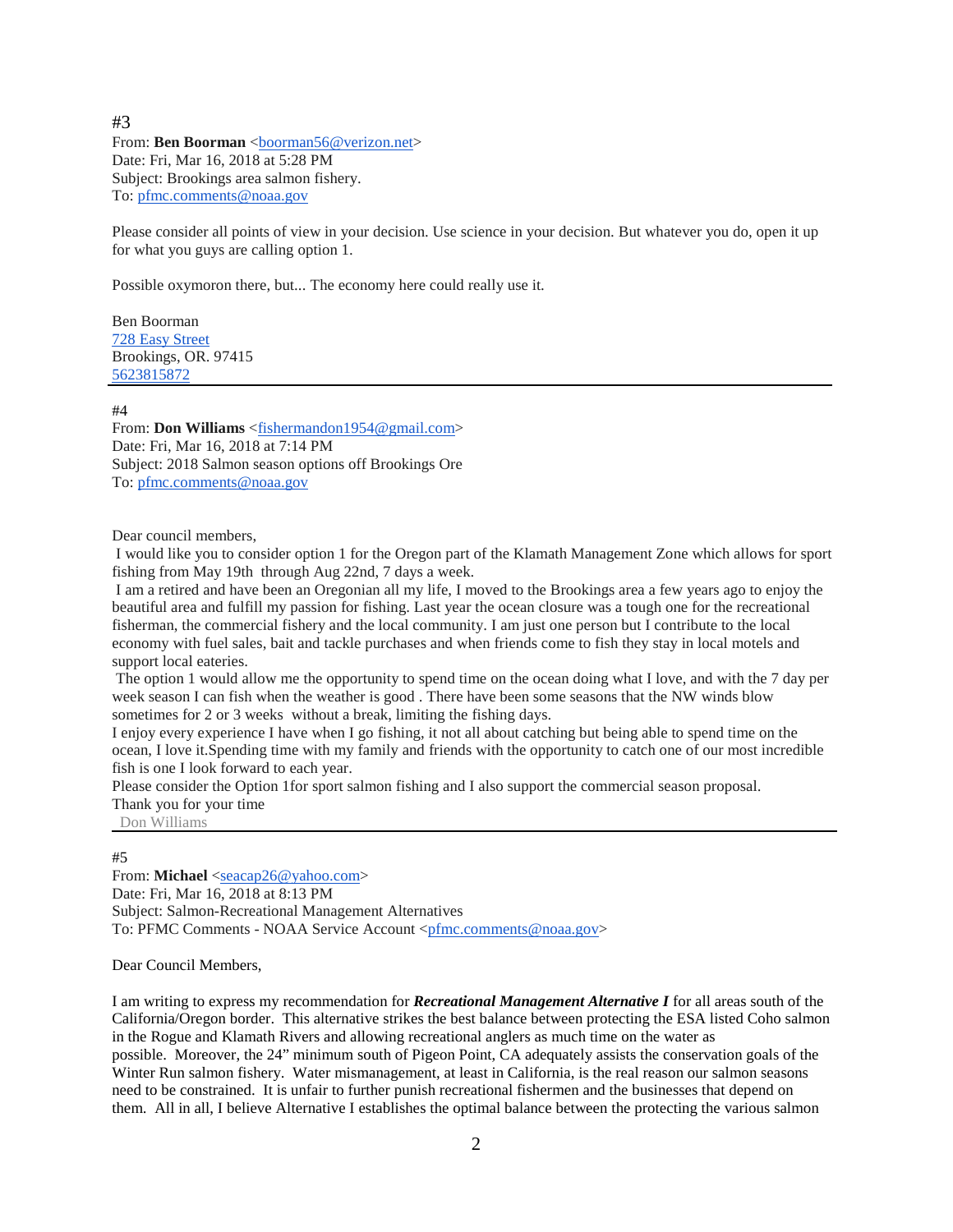runs and providing recreational anglers with the most opportunity to fish. Thank you for your time and consideration.

Respectfully,

Michael Caporale Member, Coastside Fishing Club [seacap26@yahoo.com](mailto:seacap26@yahoo.com)

#6 From: [<bstnwaler21@aol.com>](mailto:bstnwaler21@aol.com) Date: Fri, Mar 16, 2018 at 10:12 PM Subject: 2018 Salmon Season Alternative 1 To: [pfmc.comments@noaa.gov](mailto:pfmc.comments@noaa.gov)

As a 68 year old salmon fisherman I have seen many changes in our fishery...we ARE going thru tough times now and drastic measures are truly needed..that said and having followed the process unfold I would hope you could approve Alternative 1....it helps the fishery and also allows for a decent salmon season. Thank you for your work. Mark Capra

[510 329 8775](tel:(510)%20329-8775) [4437 Greens Ct.](https://maps.google.com/?q=4437+Greens+Ct.+%0D%0A%0D%0A+Livermore,94551+%0D%0A%0D%0A+Calif&entry=gmail&source=g) [Livermore,94551](https://maps.google.com/?q=4437+Greens+Ct.+%0D%0A%0D%0A+Livermore,94551+%0D%0A%0D%0A+Calif&entry=gmail&source=g) [Calif.](https://maps.google.com/?q=4437+Greens+Ct.+%0D%0A%0D%0A+Livermore,94551+%0D%0A%0D%0A+Calif&entry=gmail&source=g)

#7 From: robb ellis <i520865@thegrid.net> Date: Sun, Mar 18, 2018 at 9:56 AM Subject: salmon season To: pfmc.comments@noaa.gov

To whom it may concern,

I want to comment on the upcoming decision on our salmon season below pigeon point. Three things that should help to influence your decisions are:

#1 - I pulled up the historical data from the ndbc.noaa site for average wind speeds and wind gusts for our area using the 46028 (cape san martin) bouy. April, May and June winds average 22-25 knots with gusts averaging almost 30 knots. These numbers cannot be disputed. Pure and simple we cannot get out to go fishing every day. The coast guard will close the bar at Morro Bay. They will not let us out with small craft advisories.

Our season is truly decided by the weather.

#2- There will be a tremendous loss of revenue for the launch ramps from Avila Beach to Santa Cruz. All these facilities not only have income from the ramps but from the surrounding businesses as well. The point I want to make here is that, not everybody uses these facilities to capitalize on the salmon fishery. We might try for salmon for a few hours then we go fish for a halibut or rockfish. But it's a shot at a salmon that gets us to the ramp. Clearly, I wouldn't be as inclined to go fishing without a salmon season.

#3- The thousands of commercial guys have bigger boats that can fish in heavy seas. They have the ability to take far more fish because they can get out in these big winds. It makes more sense to limit the commercial fishery than it does to limit the sport fishery. I know it hurts their income, but I build houses for a living. When everything crashed in 2008, I still got by. I toughed it out. Every business is subject to new regulations. For most of us, sport fishing isn't a business but we support those that have sport fishing businesses.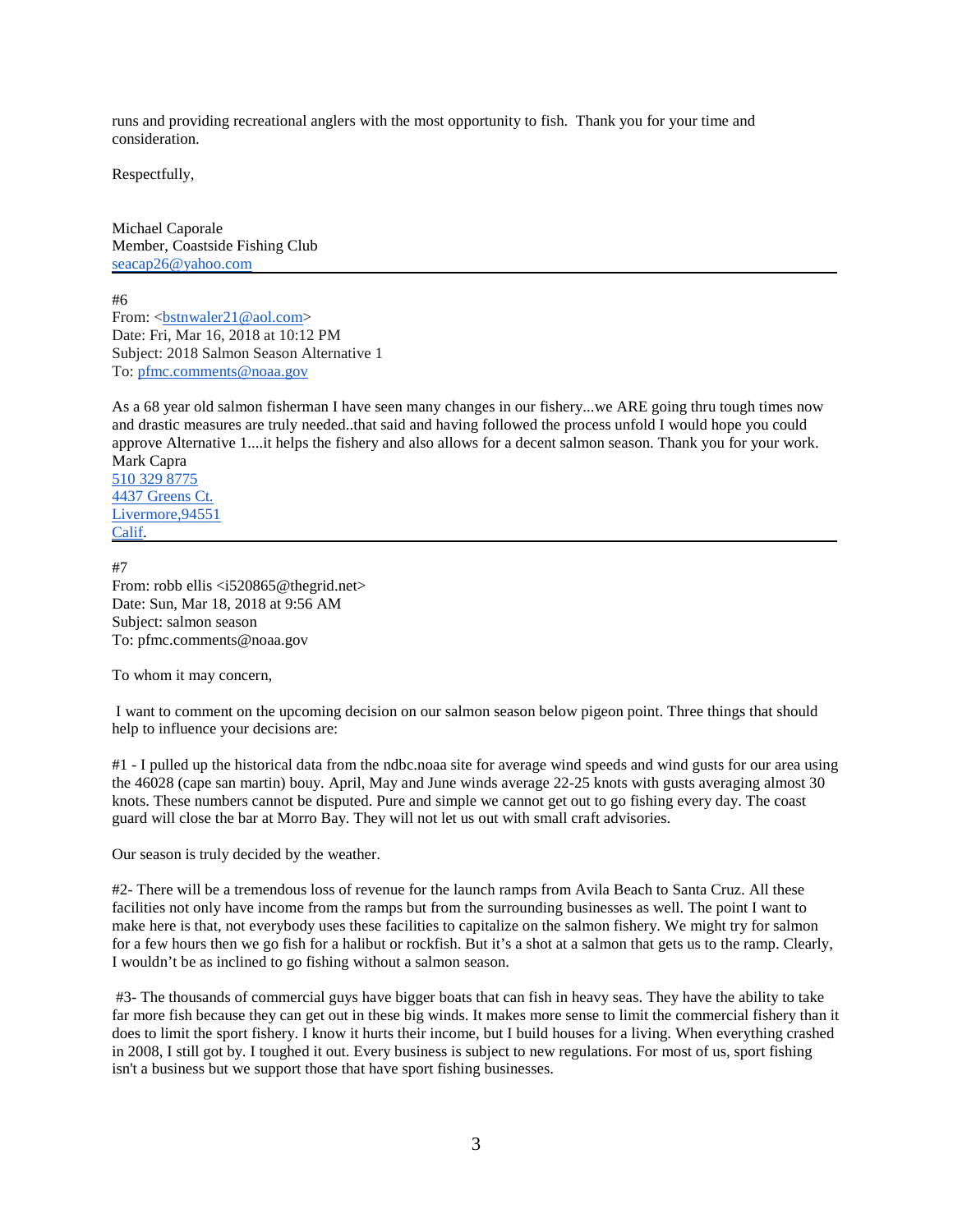I'm all for the 4/7 to 7/31 sport season. It's good for business and it allows us to look for a safe day to go fishing. While it sounds like a long season, we really only get maybe 25% or 1 month of nice days to fish for salmon out of 4 months.

Thank you

Robb Ellis Morro Bay

#8 From: **john bloom** [<johnbloom8@gmail.com>](mailto:johnbloom8@gmail.com) Date: Fri, Mar 16, 2018 at 4:37 PM Subject: Salmon season To: [pfmc.comments@noaa.gov](mailto:pfmc.comments@noaa.gov)

I would like to go on record as favoring option 1, regarding the 2018 Salmon season out of Brookings, Or.

Thank you, John R. Bloom [17070 Mountain Dr.](https://maps.google.com/?q=17070+Mountain+Dr.+Brookings,+or.+97415+541&entry=gmail&source=g) [Brookings, or. 97415](https://maps.google.com/?q=17070+Mountain+Dr.+Brookings,+or.+97415+541&entry=gmail&source=g) [541-661-0897](tel:(541)%20661-0897)

#9 From: **Tim McRitchie** [<tim\\_mcritchie@yahoo.com>](mailto:tim_mcritchie@yahoo.com) Date: Sun, Mar 18, 2018 at 10:01 AM Subject: Salmon season To: [pfmc.comments@noaa.gov](mailto:pfmc.comments@noaa.gov)

Option 1 is the obvious choice for the season here in California, opening on june 11 and hopefully staying open through the end of the season,(October or November). We deserve to have a season that is continuous once it opens, if we lose April and May, so be it. We have lost enough of the season over the last number of years, give us a break. Tim McRitchie [745 Kirkham St.](https://maps.google.com/?q=745+Kirkham+St.+%0D%0ASan+Francisco,+94122&entry=gmail&source=g)

San Francisco, 94122

#10 From: Travis Hider <thider@hotmail.com> Date: Sun, Mar 18, 2018 at 12:47 PM Subject: 2018 California Recreational Salmon Season To: ["pfmc.comments@noaa.gov"](mailto:pfmc.comments@noaa.gov) [<pfmc.comments@noaa.gov>](mailto:pfmc.comments@noaa.gov)

Dear Pacific Fisheries Management Council:

I am a recreational ocean salmon fisherman from San Jose, CA. As a father of 3 young anglers I understand the tremendous need for conservation and the importance of teaching the next generation about it. As importantly, we need the opportunity to pass on the tradition, techniques and the excitement of a salmon fishery to this generation, which will be the leaders in sustaining this fishery in the future.

That is why as a part of the public comments stage, I am writing to **strongly support the approval of California Recreational Alternative 1** for the 2018 salmon season. After carefully reviewing all three alternatives, it is clear that California Recreational Alternative 1 achieves all of the conservation criteria required,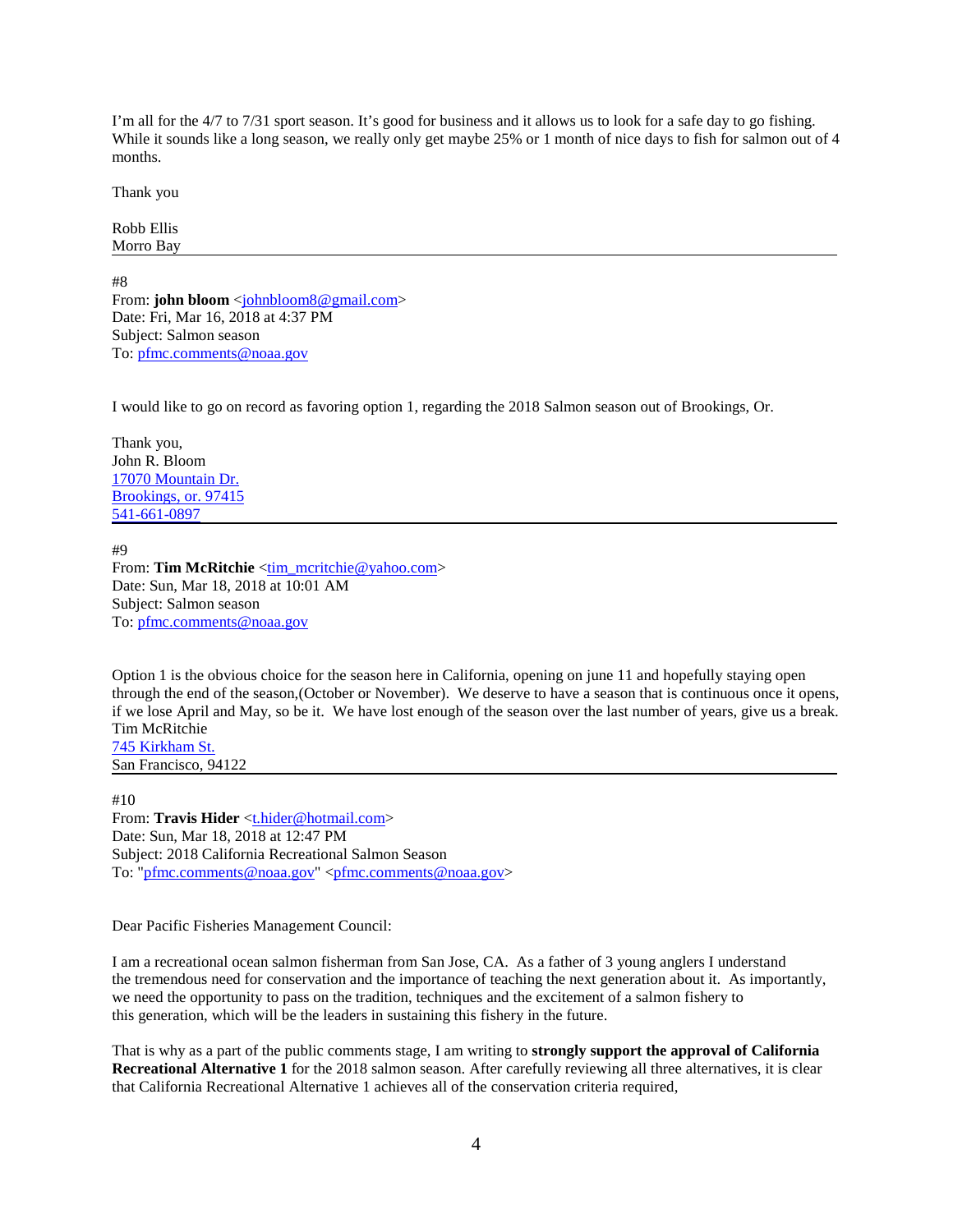with **151,000** Sacramento River returning adults, while 122,000 is the minimum. This alternative also provides for the most opportunity and greatest economic value.

Also, being that I live and fish the majority of the time in the Monterey region, I see **Alternative 2 and 3 being well too restrictive and punishing**. Not only do recreational fishermen suffer, but local small businesses, bait shops, charter operators and harbor operations as well. With the Monterey region only making up about 10% of the total catch in the 2017 California ocean salmon season, we deserve the opportunity to pursue this fishery along with the other regions.

Thank you for considering my thoughts and for your commitment to our fisheries.

Sincerely,

Travis Hider [408-205-9289](tel:(408)%20205-9289)

#11 From: **Paul Alexander** [<palexanderfish@aol.com>](mailto:palexanderfish@aol.com) Date: Mon, Mar 19, 2018 at 6:14 AM Subject: Mass-marking Salmon To: ["pfmc.comments@noaa.gov"](mailto:pfmc.comments@noaa.gov) [<pfmc.comments@noaa.gov>](mailto:pfmc.comments@noaa.gov)

March 19, 2018

Mr. Chuck Tracy, Executive Director Pacific Fisheries Management Council [7700 NE Ambassador Place, Suite 101](https://maps.google.com/?q=7700+NE+Ambassador+Place,+Suite+101+Portland,+OR%C2%A0+97220&entry=gmail&source=g) [Portland, OR](https://maps.google.com/?q=7700+NE+Ambassador+Place,+Suite+101+Portland,+OR%C2%A0+97220&entry=gmail&source=g) 97220-1384

Dear Director Tracy and Pacific Fisheries Management Council,

Thank you for your time. This comment is in regards to the mass-marking of hatchery salmon, and its objective to help restore wild salmon. After over twenty years this experiment is not working. If anything, mass-marking is hurting wild salmon recovery efforts. The money spent on mass-marking would be better spent increasing hatchery production, restoring lost habitat, reinstating hatch-box programs, and integrating new technology in helping fish bypass dams?

The Rogue River is a great example of strong returns. The Columbia River could be the same, if they would just stop mass-marking hatchery fish. I would like to see the mass-marking of fish terminated and hatchery production increased and fishermen allowed to keep their first fish.

Thank you for your consideration of these thoughts.

Sincerely,

Paul Alexander

#12 From: [<phdonohoe@aol.com>](mailto:phdonohoe@aol.com) Date: Mon, Mar 19, 2018 at 8:08 AM Subject: Salmon season Option 1 To: [pfmc.comments@noaa.gov](mailto:pfmc.comments@noaa.gov)

My name is Patrick Donohoe and I recreation fish for salmon in the SF bay area. I have read the alternatives for the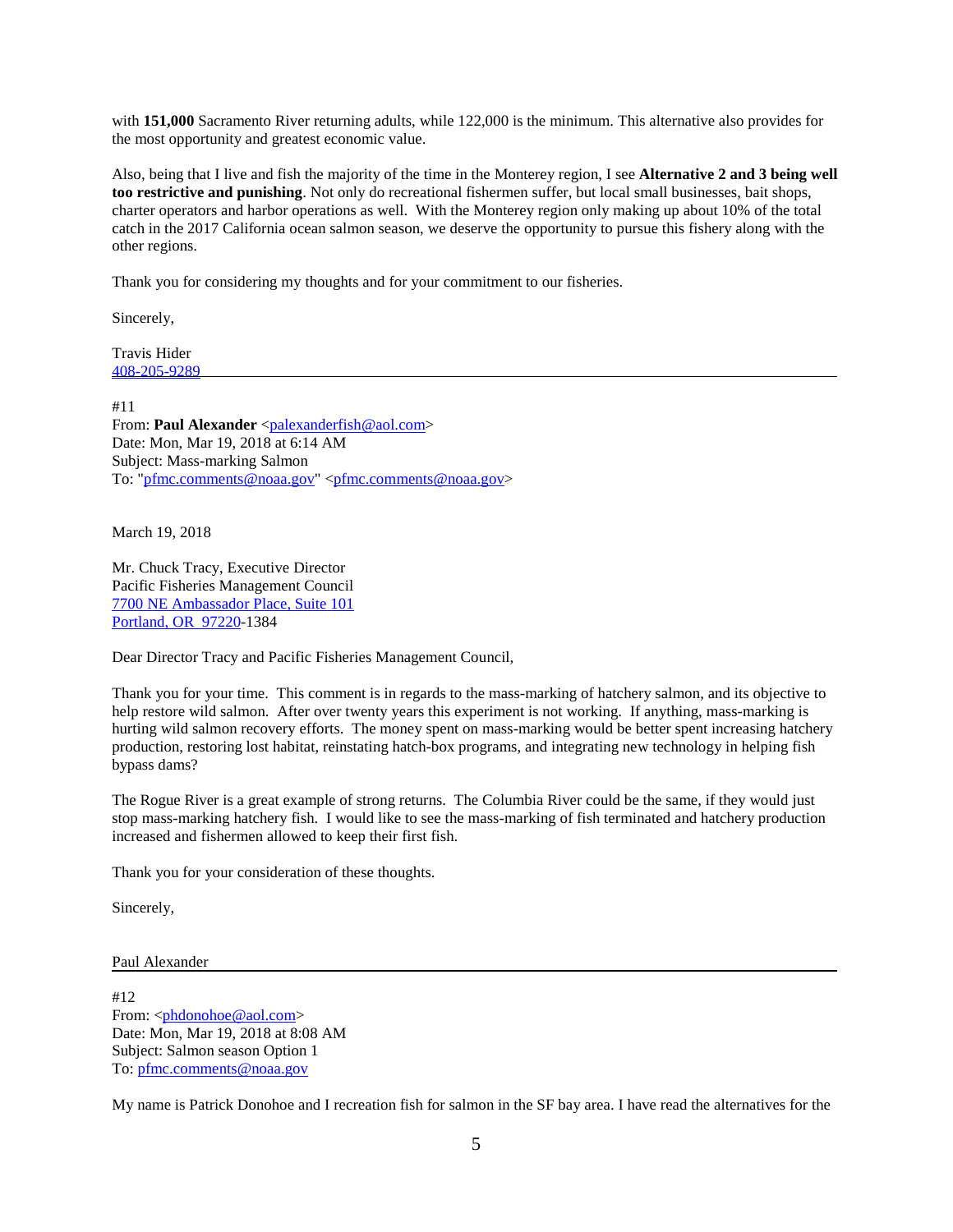upcoming 2018 salmon season and support Option 1 as the only option that supports the people and businesses who's livelihood is directly tied to the sport fishing season. Any of the other alternatives will have a detrimental impact on the businesses and fishermen and women that sport fish for salmon. I under stand the need for salmon escapement to propagate the species however no matter how large the escapement with all the water diversions the number of salmon available will be greatly impacted. I would respectfully request that more scrutiny be placed on water diversions during salmon ingress and egress than penalizing the sport and commercial fisheries.

Thank you Patrick Donohoe [phdonohoe@aol.com](mailto:phdonohoe@aol.com)

#13 From: **Cydney Jones** [<cyd@mac.com>](mailto:cyd@mac.com) Date: Mon, Mar 19, 2018 at 9:23 AM Subject: Pacific Salmon Fisheries To: [pfmc.comments@noaa.gov](mailto:pfmc.comments@noaa.gov)

Dear PFMC,

We would like to support the closure of all (commercial and sport) salmon fishing along the whole Pacific coast. We are concerned that without immediate and drastic measures the salmon species that call the Pacific Ocean home, won't have an opportunity to rebuild their populations to sustainable numbers.

During this moratorium, we encourage the Council to review fishing methods and regulations. We personally favor permits that allow for designated fishery areas. This would help to alleviate the pressure of intense, spot fishing pressure that occurs when a large fleet targets a species at the opening of a season and help spread the fishing across the season, giving the fish a sporting chance to recover and flourish.

Sincerely,

Jerry and Cydney Jones CEO and CFO **Mahoney's Seafood** [\(916\) 635-9500](tel:(916)%20635-9500) [\(916\) 635-9505](tel:(916)%20635-9505) - fax [cyd@mahoneysseafood.com](mailto:cyd@mahoneysseafood.com) [cyd@mac.com](mailto:cyd@mac.com)

#14 From: [<jmkoeppen@comcast.net>](mailto:jmkoeppen@comcast.net) Date: Mon, Mar 19, 2018 at 9:35 AM Subject: Salmon Comment To: [pfmc.comments@noaa.gov](mailto:pfmc.comments@noaa.gov)

I am a commercial fisherman harbored in Santa Cruz, California. Salmon is my primary fishery. I travel up and down the California coast as the salmon migrate and the season structure allows.

The 2018 salmon options, even the most liberal Option I, does not allow enough time-on-the-water to make this season economically justifiable. Eighty total days, which half will be lost to weather, off-loading, re-loading and running time, is not enough to cover fixed and operational expenses.

I understand the CA Fish and Wildlife's strategy to accelerate rebuilding the Sacramento Fall Run Chinook (SFRC) stock. NMSF's lack of specific guidance for the SFRC adds uncertainty for the fleet to expend capital that likely cannot be recouped. My concern is the strategy to accelerate SFRC at a 151,000 escapement (option I guidance) for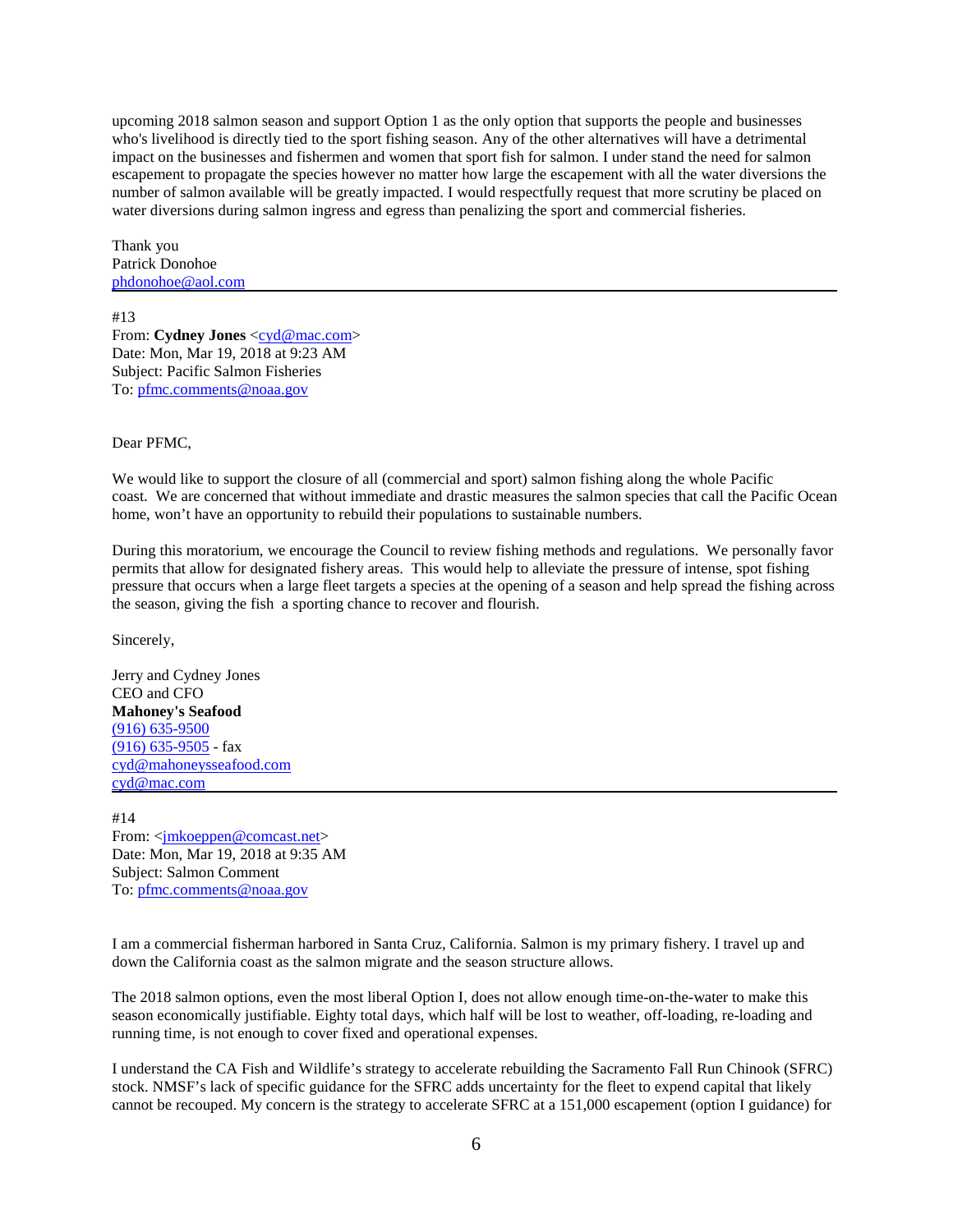natural spawners does not assure the managers of the dam system will provide water. They dried up the reds in 2015, with a spawner escapement of over 200,000. As a result the salmon fishing interests are required to curtail their activities this year.

I am offering a fourth option which meets or exceeds guidance for the Sacramento Winter Run Chinook (14.4% impact) and Klamath Fall Run Chinook (40,700 natural adult spawners) stocks. This option's SFRC natural spawner escapement is 125,494 fish which is above the minimum floor of 122,000. This option provides access to key areas of historically high potential for the commercial fleet, balances availability to the Fort Bragg, San Francisco, and Monterey zones, and provides the recreation ocean fishery nearly a full season May through October with a traditional 60-40 split between ocean commercial and recreational interests respectively. No change was made to the existing Oregon commercial or recreational structure as published in Option I due to their challenging Coho issues.

## **Commercial:**

CA KMZ June quota of 3,000 salmon July quota of 2,000 salmon August quota of 1,500 salmon Same boiler plate verbiage as existing option one

Ft Bragg Zone May 15 through May 31 July 1 through July 15 September 1 through September 30

San Francisco Zone June 15 through June 30 August 1 through August 29 September 1 through September 30 Pt Reyes to Pt San Pedro (Fall Target Zone) October 1-5 and October 8-12

Monterey Zone May 1 through June 30

### **Recreation:**

CA KMZ June 20 through July 31 August 20 through September 3

Ft Bragg Zone April 1 through October 31

San Francisco Zone April 1 through October 31

Monterey Zone April 1 through July 31

I request the Council directs the SST to analyze this option in terms of how much recruitment is needed to achieve future impact goals considering favorable in-water and ocean conditions. What is the time difference of recovery with 125,494 escapement verses 151,000, 165,000 and 180,000? And, what are the economic impacts to the industries and communities which support ocean salmon fishing?